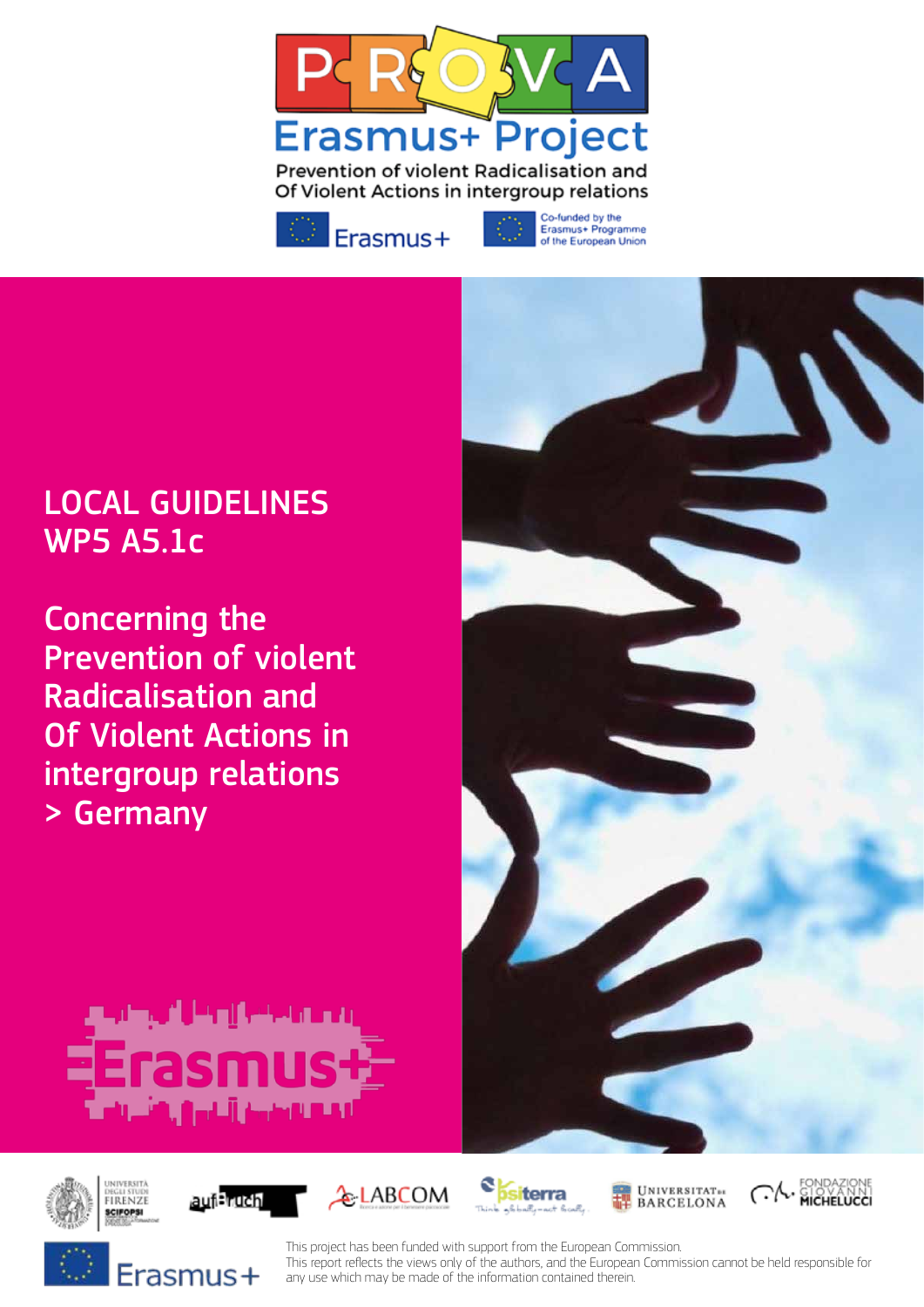



# **WP5 A5.1c LOCAL GUIDELINES**  concerning the prevention of violent radicalisation and of violent actions in intergroup relations – Germany

*English version*

### 1 Alignment of the prison for resocialisation and reintegration

- Safe the high standards of the prisons in Germany (accommodation and housing condition, work, other activities)

- it can be a model for other countries.
- Guarantee a combination of guards, social workers, Psychologists, and others
- Guarantee enough guards (a safe, organised and controlled situation)
- Guarantee spiritual welfare.
- Preventive work. Pedagogic work. Cultural Education.
- System of mentors.

# 2 Methods of Detention in Case of Radicalisation:

Analyse the different possibilities:

- Centralisation or Splitting of potential radicalised persons in prisons (both has positive and negative aspects).

- Intensive observation of potential radicalised persons in prisons.

# 3 **Cooperation between different authorities'**

In Germany in the moment a commission of the countries develops a Model- Law for the exchange of data and the cooperation of different organisations and authorities, to get a law based secured situation for all involved persons and organisations.

- Nationwide and European wide collection of data and a clear plan, how the exchange of data is organised;

- information of responsible authorities;

- organise a multi-perspective case work.

# 4 Training for guards, social workers and other involved persons (Imams, ...) **Training for professionals:**

- to understand signals of radicalisation;

- to have a toolkit, who needs to be informed and how to work with the potential radicalised person;

- may increase knowledge about socio-cultural differences and vulnerability of young generations, and improve the ability to support them in the development of their social identity;

- to foster social inclusion;

- to involve other partners in the process of reintegration.

#### 5 **Counteract polarisation**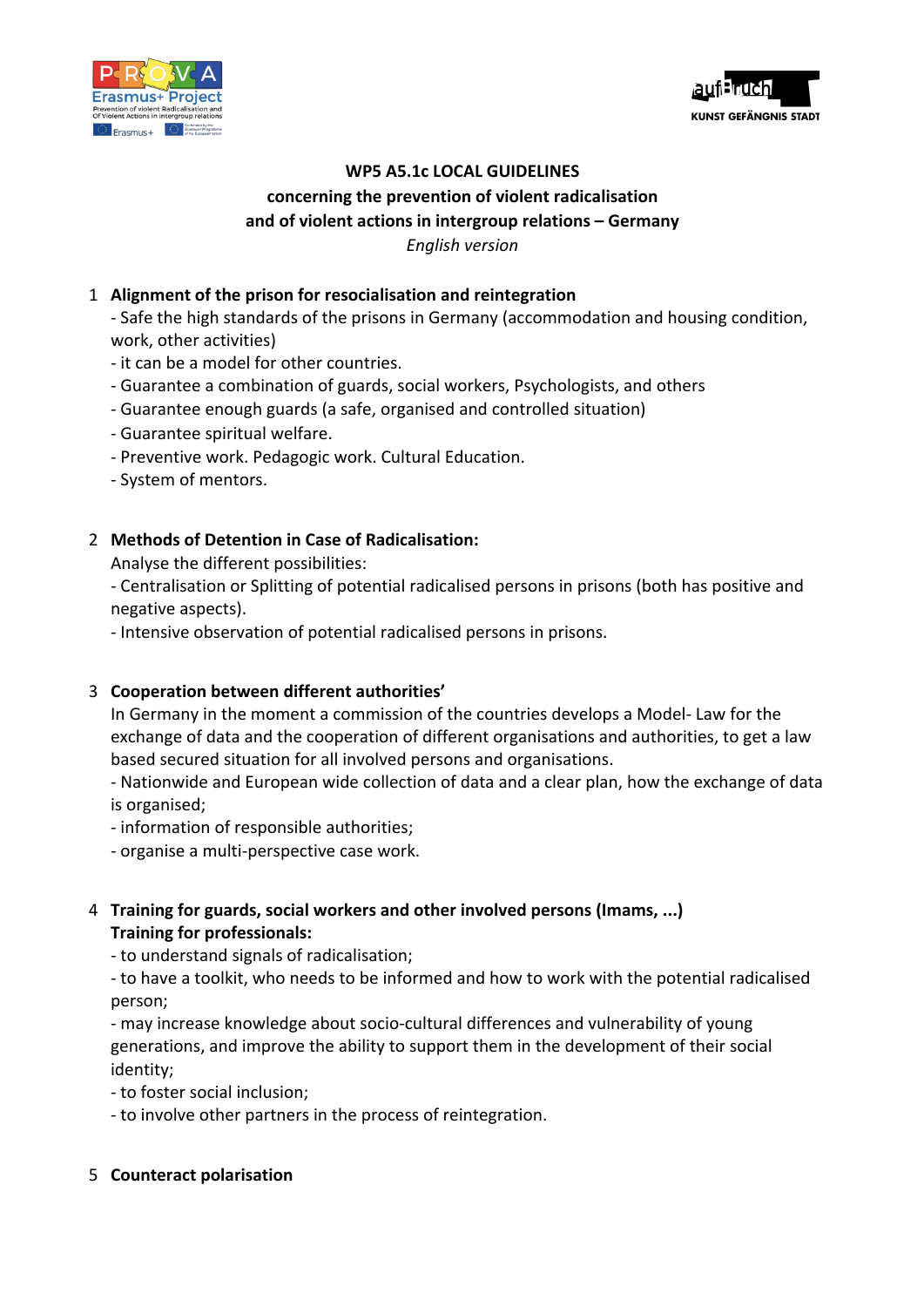In mass media often the image of marginalised groups is in a black and withe mode. This is fostering exclusion, radicalisation and populism.

#### **Generally**

- Nationwide and European wide collection of data
- Common rules in enforcement and justice System
- Establishment and financing of sustainable offers in the prison system
- Training of the staff
- Observing interfaces and danger potentials
- Coordination of action-guiding principles:

- Resilient, secure relationship, temporary stability, no short-term projects, protected spaces, transparency of one's own attitude, but also the limits of confidentiality in the case of impending criminal offenses, category of "honesty";

- Addressing multiple levels: historical references, accompanying subjective stress factors;

- Submit cognitive and affective offers;
- Cooperation with partners in practice and science outside the prison.
- Development of tolerance as a general preventive measure for all detainees;
- Work with people in the vicinity of the detainees; (with families, relatives, friends)
- Clearing processes to survey and regulate unclear helper constellations;

- Take a different opinion seriously, present one's own position and renounce the devaluation and the ridicule of the other opinion.

- Information services:
- Multiperspective case work;
- Counselling services
- Building a local security strategy
- Offers in the social proximity through cooperation with other actors

- Continuing education in dealing with complex case constellations and with multiple experiences of discrimination;

- Pay attention to the dynamics of the entire phenomenal area; regular recording of new trends, developments, symbols, staging forms, technical possibilities;

- Assessment of texts; Textual work with these religious and extremist texts as cognitive learning; 

- Development of conceptual foundations.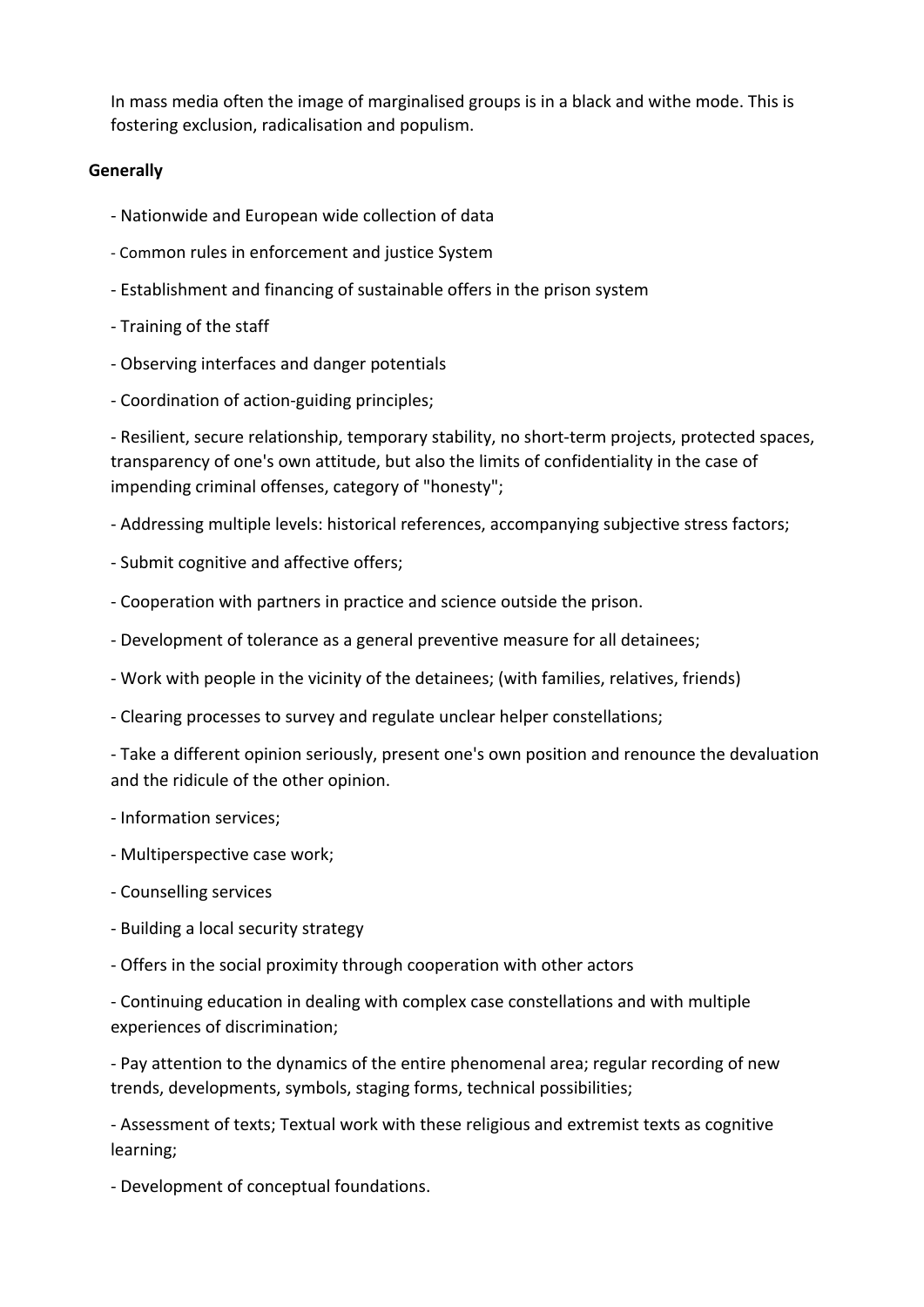| Social reference | <b>Cognitive learning</b><br>objective area | Inclusion of learning worlds |
|------------------|---------------------------------------------|------------------------------|
| Macro-level      | Democracy and society                       | Regional networking, media   |
|                  | Values and standards                        |                              |

| Social reference   | Cognitive learning Affective learning<br>objective area | target area                                        | Psycho-motoric<br>Learning target<br>area | Inclusion of<br>learning worlds |
|--------------------|---------------------------------------------------------|----------------------------------------------------|-------------------------------------------|---------------------------------|
| <b>Macro level</b> | Democracy and<br>society                                | Faith and society                                  | Acting in culture<br>and society          | Regional<br>networking, media   |
| Meso level         | Democracy in the<br>social environment                  | Faith and religion<br>in the social<br>environment | Acting in the social<br>environment       | Peers, Family                   |
| Micro level        | Democracy and<br>me                                     | Faith and me                                       | Individual action                         | Individual                      |
|                    | values and<br>standards                                 |                                                    | Religion and faith Action and activity    |                                 |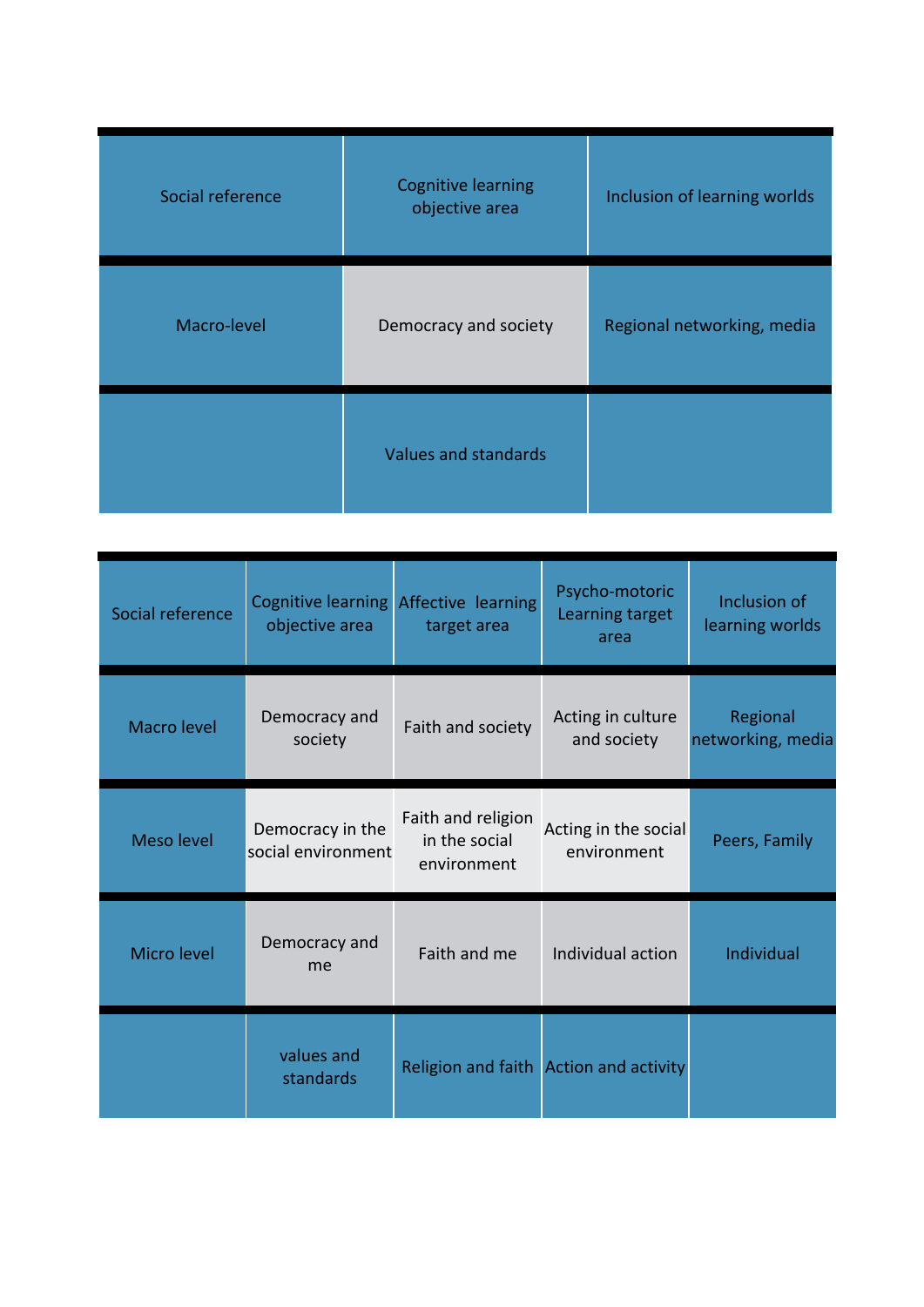



## WP5 A5.1c LOCAL GUIDELINES concerning the prevention of violent radicalisation and of violent actions in intergroup relations – Germany *Deutsch version*

#### 1 **Ausrichtung des Strafvollzuges auf Resozialisierung und Reintegration**

- Den hohen Standard der Justizvollzugsanstalten in Deutschland sichern (Unterbringung und Lebensbedingungen, Arbeit und andere Aktivitäten)

- Dieser Standard kann ein Modell für andere europäische Länder sein
- Eine Kombination von Bediensteten, Sozialarbeitern, Psychologen und anderen garantieren
- Eine genügend hohe Anzahl von Vollzugsbediensteten garantieren (eine sichere, organisierte und kontrollierte Situation gewährleisten)
- Spirituelles, religiöses Wohlbefinden ermöglichen
- Präventive Arbeit und Maßnahmen. Pädagogische Arbeit. Kulturelle Bildung
- Mentor-System.

#### 2 Methoden im Strafvollzug im Falle von Radikalisierung:

Analyse der unterschiedlichen Möglichkeiten:

- Zentralisierung oder Aufteilung der potentiell radikalisierten Personen in Haftanstalten (beides hat positive und negative Aspekte).

- Intensive Observation von potentiell radikalisierten Personen in Justizvollzugsanstalten.

#### 3 **Kooperation verschiedener Behörden**

In Deutschland entwickelt momentan eine Kommission der Länder einen Modell-Gesetz-Entwurf über den Datenaustausch und die Kooperation verschiedener Behörden und Organisationen, um eine sichere gesetzesbasierte Situation aller beteiligter Personen und Organisationen zu gewährleisten

- Landes- und Europa-weite Sammlung von Daten und einen klaren Plan, wie der Datenaustausch organisiert ist;

- Information der verantwortlichen Behörden:
- Organisation einer Fallbetreuung aus unterschiedlichen Perspektiven.

#### 4 Training für Vollzugsbedienstete, Sozialarbeiter und andere involvierte Personen (Imame,...) **Training für beteiligte Mitarbeiter und Fachkräfte:**

- Um Signale der Radikalisierung zu verstehen;

- Um vorbereitet zu sein, wer informiert werden muss und wie man mit potentiell gefährdeten Personen arbeiten muss;

**-** um das Wissen über sozio-kulturelle Unterschiede und die Anfälligkeit junger Generationen zu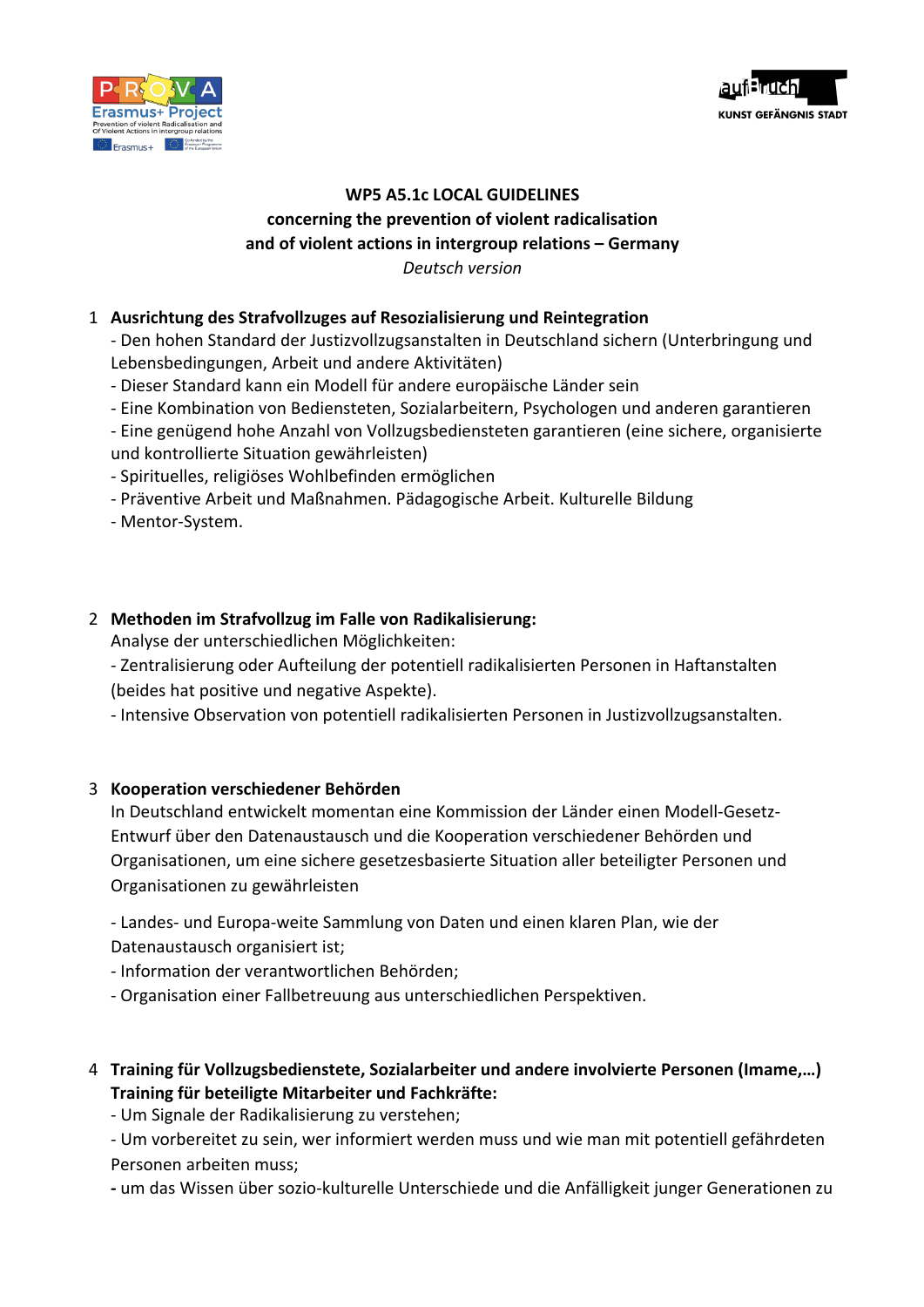erhöhen und die Fähigkeit zu verbessern, sie bei der Entwicklung ihrer sozialen Identität zu unterstützen, um soziale Inklusion zu befördern**; -** um andere Partner in den Prozess der Reintegration einzubeziehen

#### 5 **Polarisierungstendenzen entgegenwirken**

In Massenmedien wird oft ein schwarz-weiß-Bild von Randgruppen aufgebaut. Dies befördert Ausgrenzung, Radikalisierung und Populismus

#### **Generell**

- Nationale und Europaweite Sammlung von Daten
- Gemeinsame Regeln im common rules in Justiz- und Justizvollzugssystemen
- Etablierung und Finanzierung von nachhaltigen Angeboten im Vollzugssystem
- Training der Mitarbeiter
- Schnittstellen und Gefahrenpotentiale beobachten
- Koordinierung der Handlungsprinzipien;

- Belastbare, sichere Beziehungen, temporäre Stabilität, keine kurzfristigen Projekte, geschützte Räume schaffen, Transparenz der eigenen Haltung, aber auch die Grenzen der Vertraulichkeit bei drohenden Straftaten, Kategorie "Ehrlichkeit";

- Mehrere Ebenen ansprechen: historische Referenzen, begleitende subjektive Stressfaktoren;
- Kognitive und affektive Angebote einbringen;
- Zusammenarbeit mit Partnern aus Praxis und Wissenschaft außerhalb des Gefängnisses.
- Toleranzentwicklung als allgemeine Präventivmaßnahme für alle Inhaftierten;
- Mit Menschen in der Nähe der Gefangenen arbeiten; (mit Familien, Verwandten, Freunden)
- Klärungs-Prozesse zur Erfassung und Regelung unklarer Helferkonstellationen;

- Nehmen Sie eine andere Meinung ernst, stellen Sie Ihre eigene Position vor und verzichten Sie auf die Abwertung und den Spott der anderen Meinung.

- Informationsdienste;
- Multiperspektivische Fallarbeit;
- Beratungsdienste
- Aufbau einer lokalen Sicherheitsstrategie

- Angebote sozialer Nähe durch Zusammenarbeit mit anderen Akteuren

- Weiterbildung im Umgang mit komplexen Fallkonstellationen und mehrfachen Diskriminierungserfahrungen;